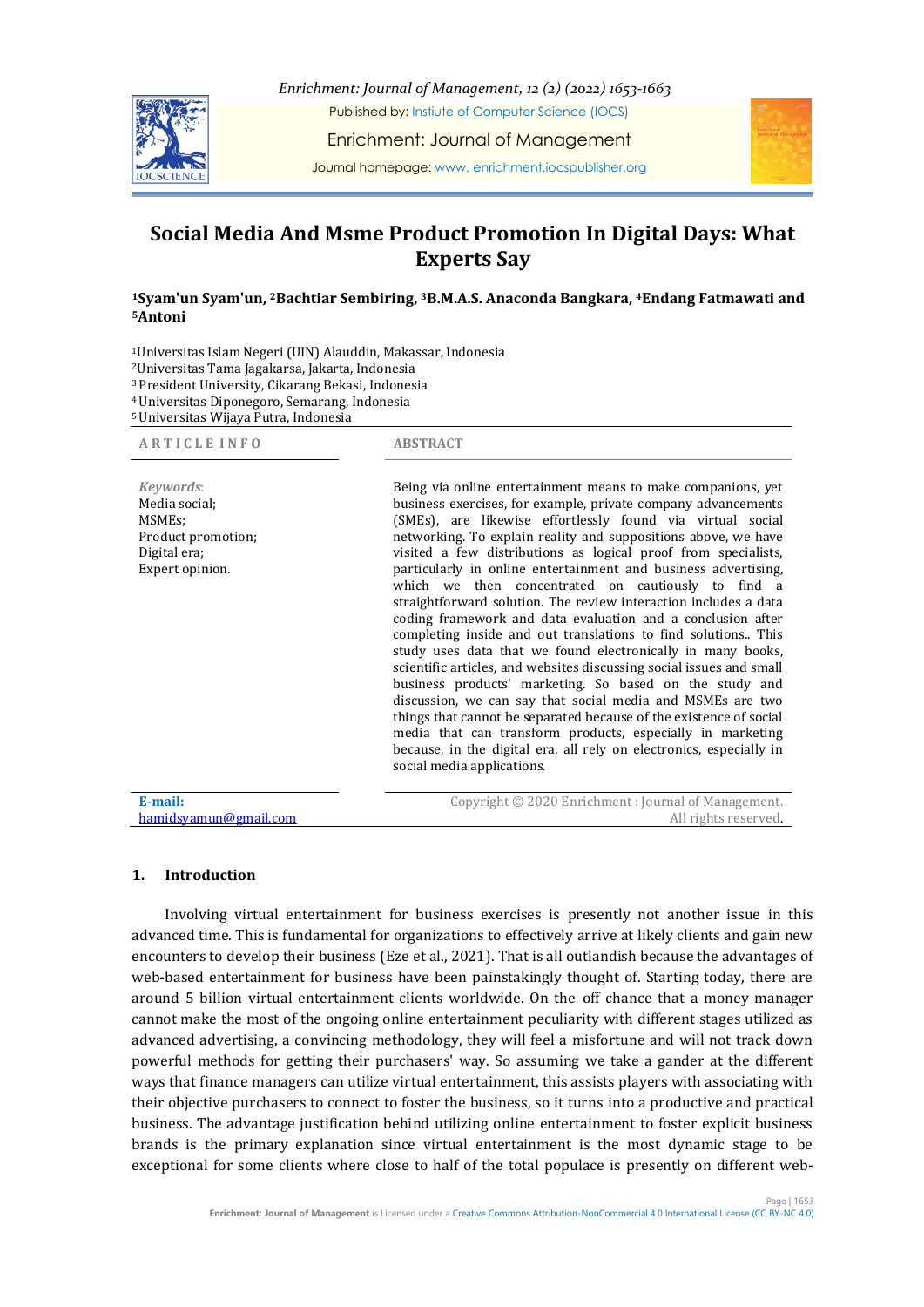based entertainment stages, for instance, Facebook, Twitter, TikTok, and numerous other web-based entertainment that can arrive at expected buyers later on (Widjaja, 2021). Envisioning potential clients who can be associated through web-based entertainment is inventively innovatively finished by business drivers, including those running private ventures or egalitarian organizations.

The presence of online entertainment makes financial specialists more energetic and do not need to go to meet individuals. However, they just utilize a web association and reach the number of possible purchasers as would be prudent (Hartanti et al., 2020). The presence of web-based entertainment unquestionably makes financial specialists more energetic who do not need to go out yet utilize a web association, and they will reach however many possible buyers as could be expected under the circumstances. Buyers are more open to promoting messages via online entertainment since web-based entertainment considers further cooperation and advertising of brands from various points (Estialbo, 2021). Virtual entertainment is a channel that offers a tomfoolery and a simple method for interfacing with buyers. Online entertainment is utilized as a particular apparatus since it immediately reacts to its clients. These days, many records via online entertainment have begun to create the impression that utilized for advertising handled food items comprehensively. The advantages of involving online entertainment advertising administrations for business congruity imply that finance managers have saved the significant investment of entrepreneurs. Accelerate showcasing procedures. They are drawing in new clients, holding existing clients, building objective business sectors, and expanding the fame of the ones created (Widjaja, 2022).

The advantage of limited-time media and web-based entertainment is that they will help clients remember items created by money managers. Provided that this is true, then, at that point, the business will have serious power (Hudson et al., 2016). Consequently, special media can help organizations, for example, MSMEs, to remind clients that the best and most believed items or administrations are items or administrations claimed by organizations. Besides, when contrasted with streaming media, for example, TV, web-based entertainment is crushed. This is because of advancement through virtual entertainment because the market and contenders mainly play on the web.

Similarly, clients who maintain solace and accommodation should get to item/administration data. Clients currently do not have and do not have any desire to burn through their time searching for items disconnected. Nonetheless, clients need to associate with predominant brands and items and give potential chances to talk about and connect (Charlesworth, 2014).The question needs to answer why SMEs need to try Social Media to promote their business. Marketing Web-based Entertainment is viewed as a potent medium to increment deals transformations. No matter what the items and administrations proposed to customers, online entertainment is a significant piece of any computerized promoting drive that can be made. So what precisely makes Social Media Marketing such something incredible? The following are eight justifications for why business people should attempt Social Media Marketing, particularly for SMEs (Taneja & Toombs, 2014). Another reason is that buyers are active on Social Media, that the present advanced society primarily has online entertainment accounts, be it Facebook, Instagram, Twitter, etc.

Then, when people talk about how social media plays, this number of exercises presents an extraordinary chance to arrive at shoppers' anytime. If business people have not utilized online entertainment yet, they probably pass up chances to interface with purchasers. Simple to interact with consumers. Online entertainment clients ordinarily access their records to track the most recent diversion and data. They are less responsive to being presented notices straightforwardly. However, that does not mean business people cannot showcase it to them. Online entertainment has turned into where buyers are more responsive to item messages. The justification for why shoppers are more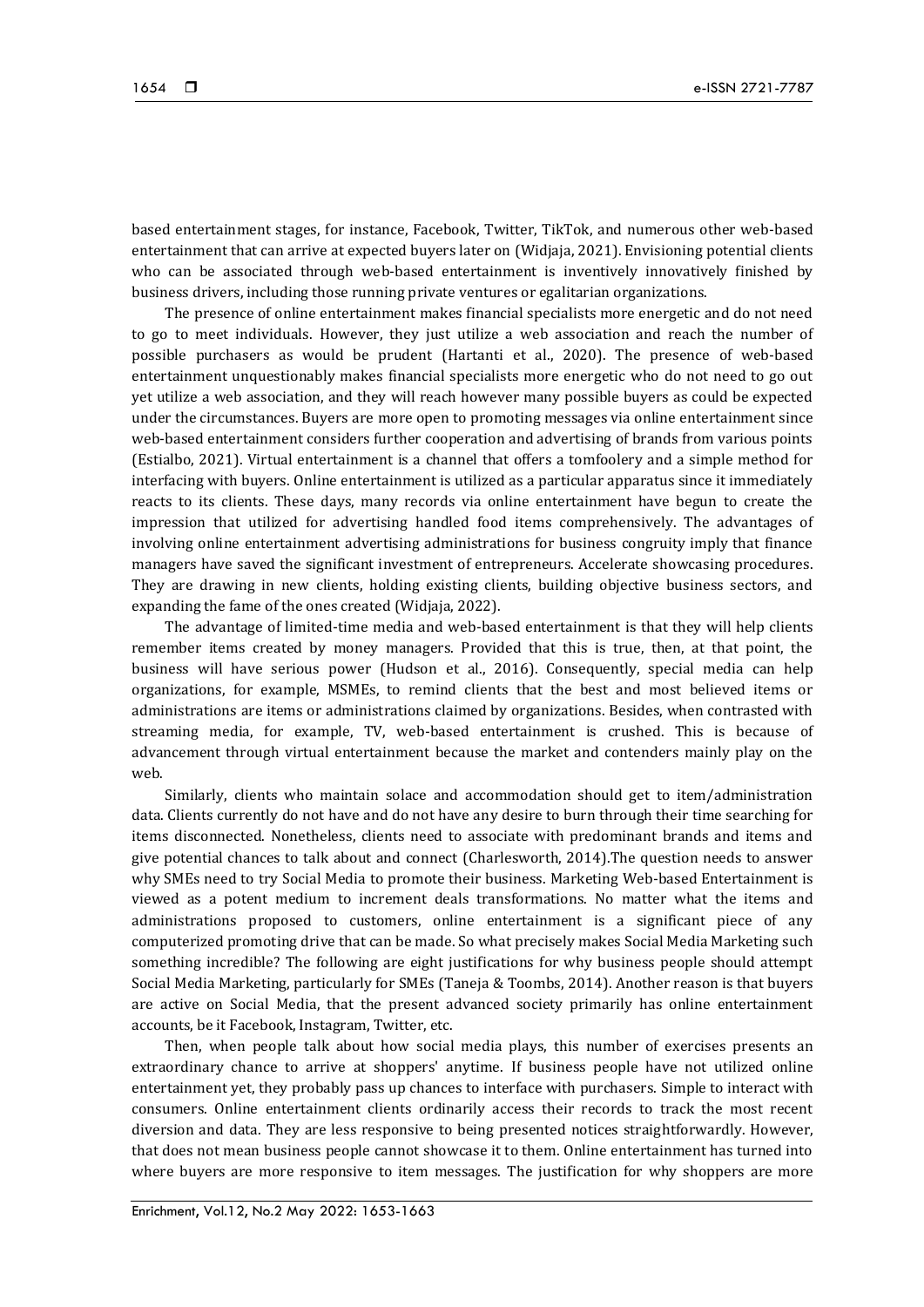responsive to showcasing messages via virtual entertainment is because online entertainment makes it conceivable to cooperate more and market brands from various points (Saravanakumar & SuganthaLakshmi, 2012).

Online entertainment is a channel that offers a tomfoolery and a simple method for communicating with buyers. Via virtual entertainment, business people can make associations that match their character instead of simply conveying direct showcasing messages. SMBs can examine brand worries on Twitter, pose inquiries on Instagram Stories, etc. Then, talking about the increment of brand visibility, this stage helps increment permeability along these lines, expanding memorability. Give a good and alluring profile that portrays the brand's character. So that individuals who are inexperienced with the image can remember it without any problem. They are combined with transferring an intriguing substance that will add brand esteem according to target customers. For instance, new customers find the image via virtual entertainment. They might not have known about it previously (Kujur & Singh, 2020).

Nonetheless, they can discover the brand and its worth through clear and drawing in satisfaction. This equivalent circumstance can apply to existing shoppers. Having seen virtual entertainment content can increment interest in making rehash buys—the Widest Word-Of-Mouth Container. Verbal exchange is one of the most impressive showcasing media for any business, including SMEs (Taneja & Toombs, 2014). In addition to the fact that it is free, it assists work with trusting actually. Virtual entertainment has turned into an extensive mode for doing verbal exchange promoting in numerous ways. Purchasers typically trust more and choose to purchase something after hearing surveys from their nearest individuals or most loved powerhouses. Via web-based entertainment, shoppers can pass on audits and prescribe items and administrations to loved ones without much of a stretch.

Having many types of platforms with different types of consumers, web-based entertainment likewise has many sorts of stages with their crowds. With a little showcasing investigation and development, they can decisively target various buyers at every stage. Rather than simply distributing limited-time content on the established press so anyone might see for themselves, it is wiser to utilize different virtual entertainment stages to arrive at the suitable objective market. Make a good rundown of shopper socioeconomics that incorporates orientation, age, area, interests, brands they follow, leisure activities, etc. The more nitty-gritty, the better. This data will give more knowledge into which stages to utilize and assist with the fitting substance on every stage, assuming they decide to make the most of them (Vale & Fernandes, 2018).

Social media also may help consumer targeting and retargeting. Organizations without clear targets will squander assets ineffectually. Online entertainment makes it conceivable to fit limited-time content to target shoppers, convey the substance, and retarget the part of the crowd that does not change over into customers. For instance, Facebook permits them to target clients in light of area, buy history, pages followed, and even training level. With cutting edge focusing on capacities, virtual entertainment can assist with focusing on the best purchaser (Ashley & Tuten, 2015).

Using digital marketing on social media is less cost-effectively. Joining and making a free record on a stage makes advertising through online entertainment the least expensive approach. This showcasing will require concentrating intensely on making and distributing content and connecting with crowds rather than cash. This time venture delivers a critical effect on the business. Notwithstanding assuming people choose to utilize paid promotion, virtual entertainment additionally makes it simpler to begin little. This is particularly appropriate for SMEs, which generally start with a bit of charge.

By doing so, the business people can increase sales. At last, the adequacy of web-based entertainment showcasing is estimated by its capacity to convey deals. Measurable information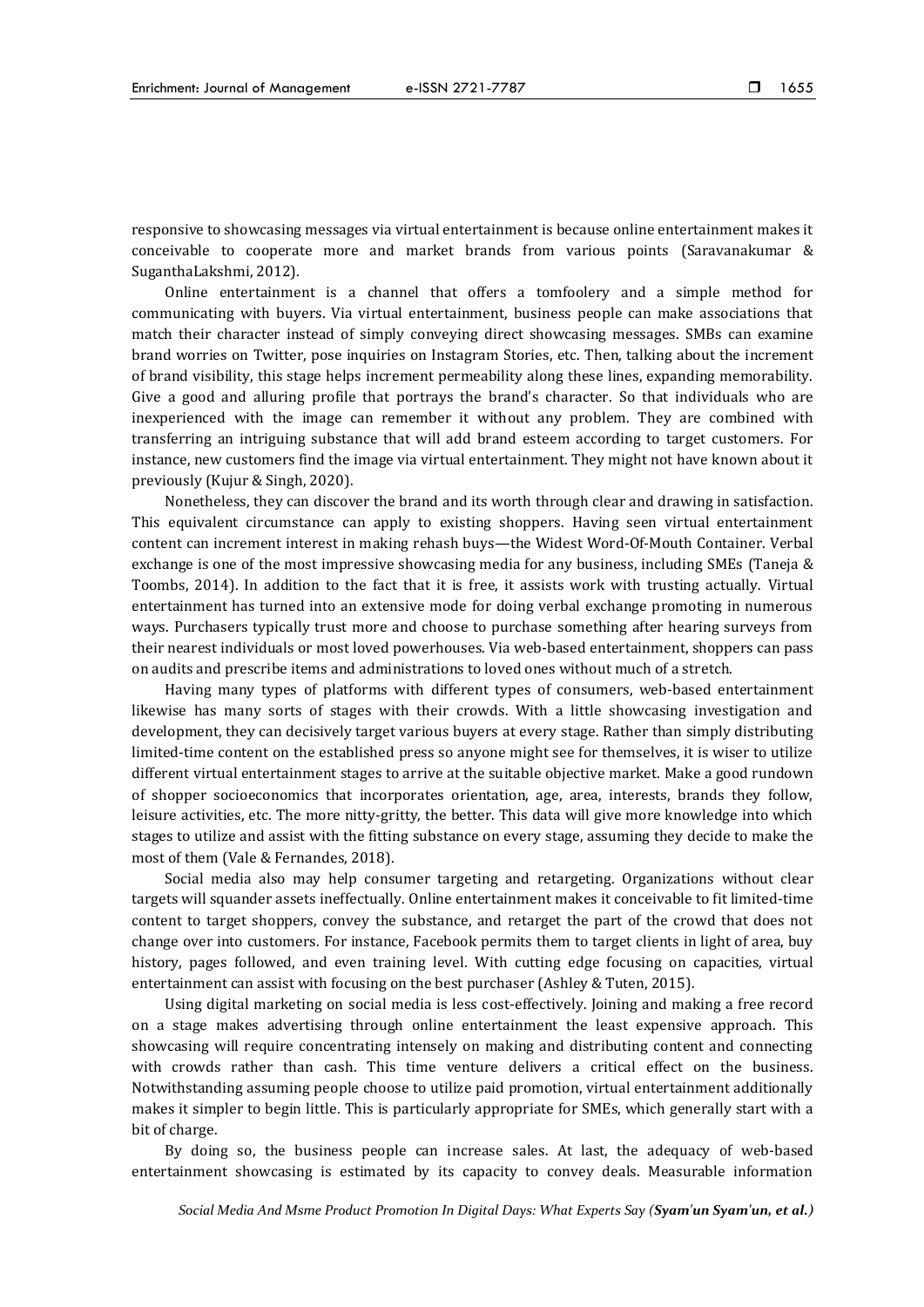expresses that 70% of merchants gain new clients through web-based entertainment. Collaborating with possible purchasers is a powerful method for inspiring them to purchase the item and transform them into clients. Based on the benefits and efficiency of promoting SMEs on social media, the writer also sees what research evidence from different experts says about these business phenomena in today's digital world.

#### **2. Method**

In this part, the paper will present how the result was conducted and what materials were involved. To do so, we have received much input in the form of references from various literature sources that strengthen the purpose of this study. The traditional sources we mean are books, scientific publications of research studies, and several websites that discuss issues of the effectiveness of using social media to promote small businesses such as MSMEs (Bevan & Yung, 2015). Furthermore, to conclude which evidence is relevant to answer this problem, we first conduct a literature review to obtain valid data. Process studies include data coding, thorough evaluation, and in-depth data interpretation efforts. Finally, we can conclude that Anne-Marie considers this a valid finding in answering the hypotheses and problems of the study (Sloan & Quan-Haase, 2017). Our data search is done electronically by relying on a Google Search search where we use the keywords we pinned on the Google Scholar application. After the data has been collected and has been completed, we design a report in a descriptive qualitative form; how are we also women in the previous glass in the data review design category.

## **3. Results and Discussion a. Social media as an advance in promoting business**

Advanced advertising using web-based social media platforms is one of a kind and is currently commonly used to showcase business promotions and other sectors (Ibrahim, 2022). This kind of promotion uses online entertainment work in the show system. Today, many organizations are taking advantage of the promotion of online entertainment. This promotion is, of course, more effective when compared to the usual show-off strategy. The promotion of web-based entertainment is advertising interaction assisted through web-based entertainment. Generally, the online entertainment used is Facebook, Instagram, or Twitter. However, its significance could be broader. As Hubspot points out, virtual entertainment ads are demonstrations of content creation. This content will stand out to the general public. Meanwhile, according to Neil Patel, promoting online entertainment is the most common way to highlight individuals being locked in with the substance introduced. Assuming it is tied, the likelihood that the substance will be shared positively is more critical in business travel and promotion (Nian & Sundararajan, 2022).

A review says that more than 3.2 billion people use online media today. This figure is an exciting truth and confirmation that virtual entertainment is undoubtedly adored by people (Ashley & Tuten, 2015). With virtual entertainment, the performance system will be much more tomboyish. Several benefits can justify why this type of promotion is essential. The following is the statement of Kumar & Singh, (2020) that the use of social media will increase brand awareness; an item will be increasingly felt when transferred through web-based entertainment continuously. This is because gradually, the individual will begin to focus. From the very beginning, people can see the product or service they are offering for some time. However, if it continues to be transferred through web-based entertainment, an item will begin to be thought of and remembered by people in general. This is because online entertainment is a stage that individuals continue to consume consistently. Getting feedback on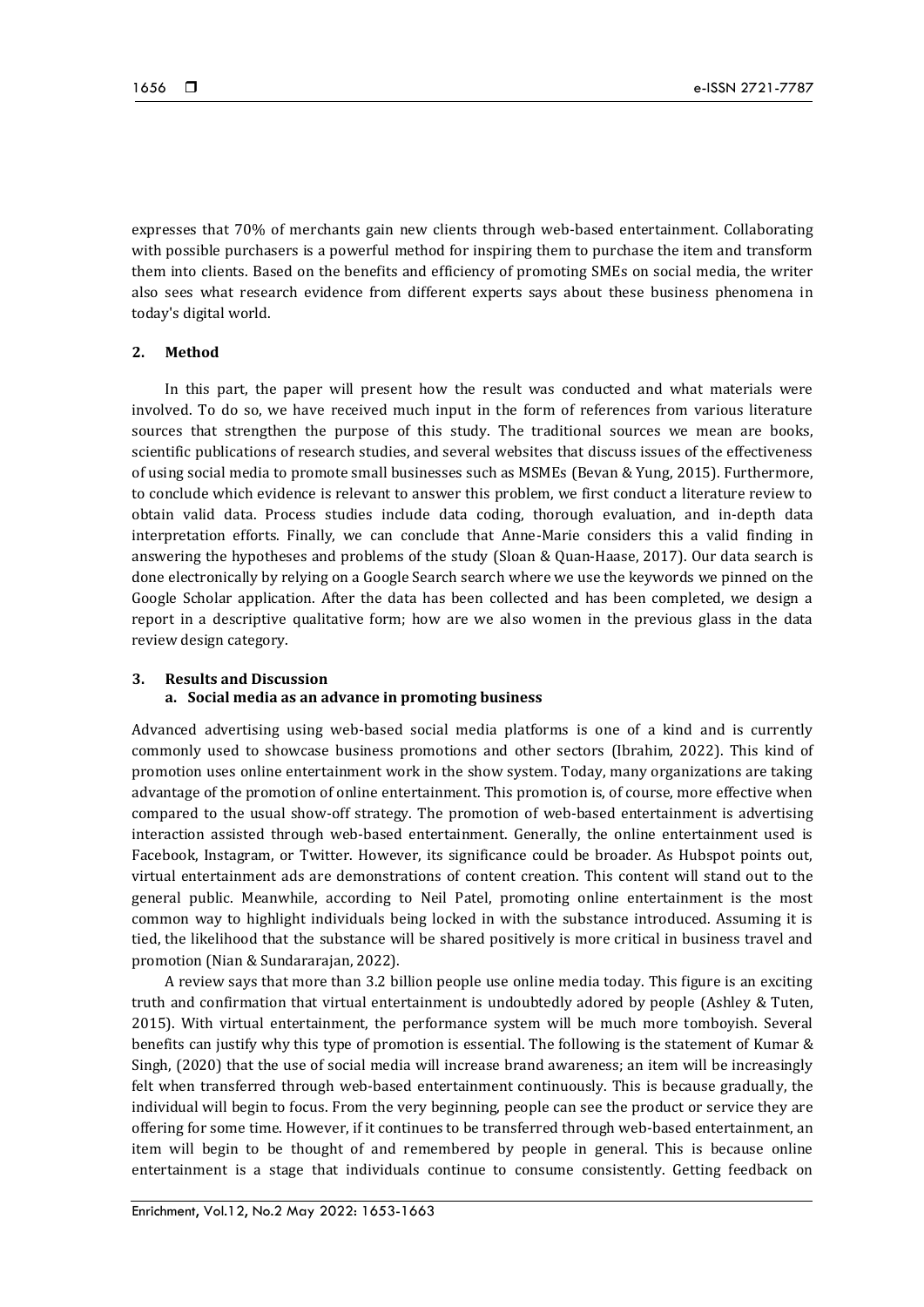promotional items and systems is the next phase of the impact of virtual entertainment advertising. When perceived, an item will become a topic of conversation (Zollo et al., 2020).

People can also see firsthand how clients relate to the content in online media, for example, by revealing everything. In addition, online media also offers commentary highlights. This allows people, in general, to offer their point of view on the goods they offer or how people market their goods. For organizations, it can be a tool to measure product benefits and inconveniences or indicate their preferred method. The number of follow-up promotions used by organizations shows that business people enjoy many benefits and advantages that can be obtained. Here are some advantages compared to regular promotions. He et al., (2013) concentrate on competitors learning about competitors more easily with the promotion of online entertainment. The reason is that online media advertising is currently generally used by companies to showcase goods. By becoming dynamic through virtual entertainment, the systems adopted by competitors can become learning materials. As a rule, several systems can be applied in the preparation of web-based entertainment promotions; first, learn the audience's tastes and see the tendencies of the client or crowd. The crowd's taste can be a benchmark for the fairness of the goods we make (Itani et al., 2017).

In addition, by planning the audience's tendencies, they can find out what exciting content to create through online entertainment. The more plausible the tendencies of the crowd with the substance they present, the more prominent the commitment. Decide on the platforms they want to target; Second, determine the stage at which the item will be sold. As mentioned above, each stage has its highlight. This will affect the introduction of the substance of the goods to be sold. For example, an item will be advertised on Instagram (Agnihotri et al., 2012). Therefore, these items must be promoted in a millennial style. What is the explanation? Instagram is mainly used by children aged twenty to thirty, so the content should be packaged as well as possible. Create Interesting content; Substance of interest should result in more outstanding commitment and sharing. With interesting materials, people can also be moved to buy or use the items on display. In order to make an exciting substance, they need to carry out several examinations first. Find out what content people need and what types of content they like the most. For example, the crowd tends to video content; people can aim to make exciting footage (Kent, 2013).

#### **b. The use of web associations upholds MSMEs**

The use of the web for transactions is known as electronic commerce. Web-based business can occur between business associations and buyers (Rachmawati et al., 2018). The web-based business has grown in Indonesia and other parts of the world. The utilization of web-based entertainment for transactions is significant; This can be seen from the increasing number of entertainer business people who use the internet business as an excuse to advertise their goods. Virtual entertainment has become a business necessity in the realm of computerized economy, which has developed this energy rapidly for business progress because E-trade has distinct advantages. Among them are customers do not need to come to the store to pick up and buy the merchandise they need to buy later; at that time, as far as monetary effectiveness was concerned, shoppers could save costs, and business visionaries did not need to spend on promotion costs so that assuming the store area was far away, shoppers could save on travel costs by paying fees (Wahid & Asiati, 2021). Transporting is a lot less expensive and more functional, and business people can search for a more extensive portion of the overall industry since organizations can be run without finding local or public limits with the presence of computerized innovation. Alongside the advancement of the ongoing computerized economy, online business is a need to increment business contests and item deals. During the Covid-19 pandemic, business people should have an extraordinary chance to foster their item showcasing procedures. With limitations on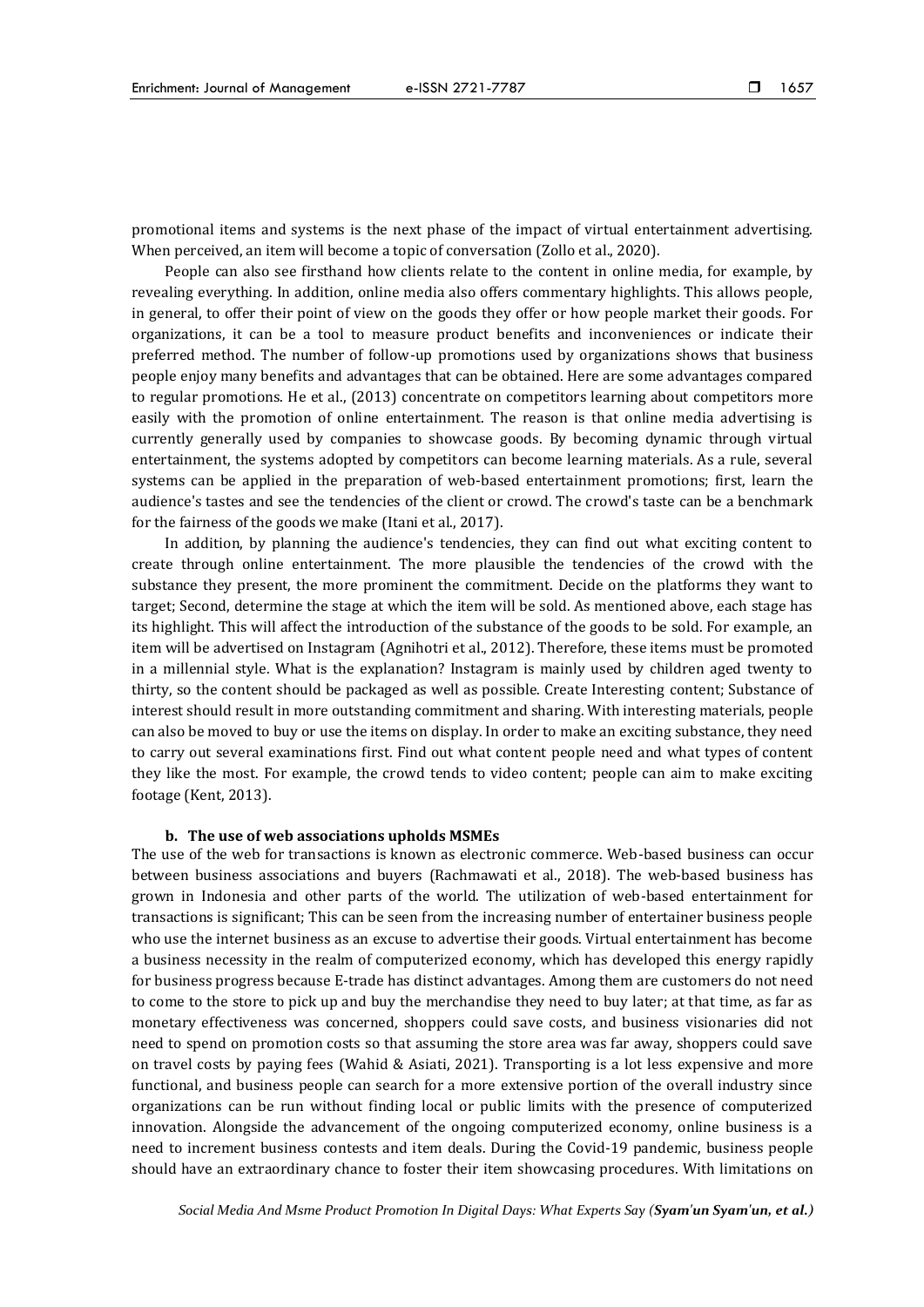exercises outside the home, shoppers will go to web-based entertainment, so this should be utilized appropriately by online business visionaries so deals turnover can increment. Considering this establishment, it is fundamental to include online diversion as a displaying method to assist free organizations in opening entryways during the pandemic (Puspita et al., 2021).

## **c. Social media online marketing**

Web-based entertainment advertising is a sort of immediate or roundabout showcasing used to accumulate consideration, acknowledgment, and action to make a brand, business, item, or individual and is finished utilizing virtual diversion (Dietrich & Livingston, 2012). Social media may incorporate explicit strategies such as sharing coupons or declaring the deal on Facebook or Twitter. This might incorporate broader brand-building drives such as talking to individuals on LinkedIn or drawing satisfaction on a blog, a video transferred to YouTube, or a public event on SlideShare. Social media applications provide a wide-open door for business visionaries, private enterprises, mid-sized organizations, and large partnerships to create their brands and organizations. This social media web alludes to web-based entertainment innovations to complete advertising exercises. Quite possibly, the most well-known way for an organization to reduce advertising costs is to turn to social media because advancing a brand and other display practices through virtual entertainment are cost-free, so it is generally viewed as an instrument that most media consider the most likely helpful tool or asset. in business practice (Heinze et al., 2016).

Advertisers can understand their system at a minimal cost. Social media is considered a very encouraging channel to build business correspondence (Macarthy, 2021). This app can help MSME organizations, so shoppers have more choices than they currently have; Due to the ease of searching for data on the web, brands and organizations are getting more convenience than ever because of online entertainment, which is an unprecedented viewing channel that allows organizations to achieve different advertising goals, as follows: these are the five most common goals of media social (Perdue, 2010). Building relationships for the media's main advantage is the ability to garner associations by effectively attracting buyers, an online powerhouse, and the sky is the limit from there. Brand building and virtual conversations are ideal for expanding brand awareness, enhancing recall, and increasing brand dedication. Furthermore, publicity is the best way for social media that allows organizations to share critical data and change negative perceptions (Hodis et al., 2015).

Promotion and marketing through media and associations can provide elite boundaries and open doors for the masses to cause these individuals to feel valued and fulfill a temporary purpose. Market research is also a trend as well as organizations can take advantage of informal community tools to find out about their clients, and their socioeconomic and behavioral profiles, determine buyer needs and requirements, and find out about competitors. These steps have a unique quality that public organizations recognize and require additional assistance (Proulx & Shepatin, 2012). In general, Indonesian MSMEs comprise different classes: small enterprises, small enterprises, and medium enterprises. Each has a different quality. Then again, MSMEs face problems promoting; E-commerce can uphold itself to show off (Gonçalves Curty & Zhang, 2013).

However, most MSMEs have not had the option to embrace E-Commerce because of an absence of mechanical preparation. Innovation changes in ECommerce should be made. Moreover, the fast and relentless improvement of virtual entertainment in Indonesia, with the utilization of online entertainment, will help business people or private ventures inappropriate use and make web-based entertainment for their business purposes to expand the speed increase of advertising and obviously which considers social contemplations Indonesia precisely. The fast development of web-based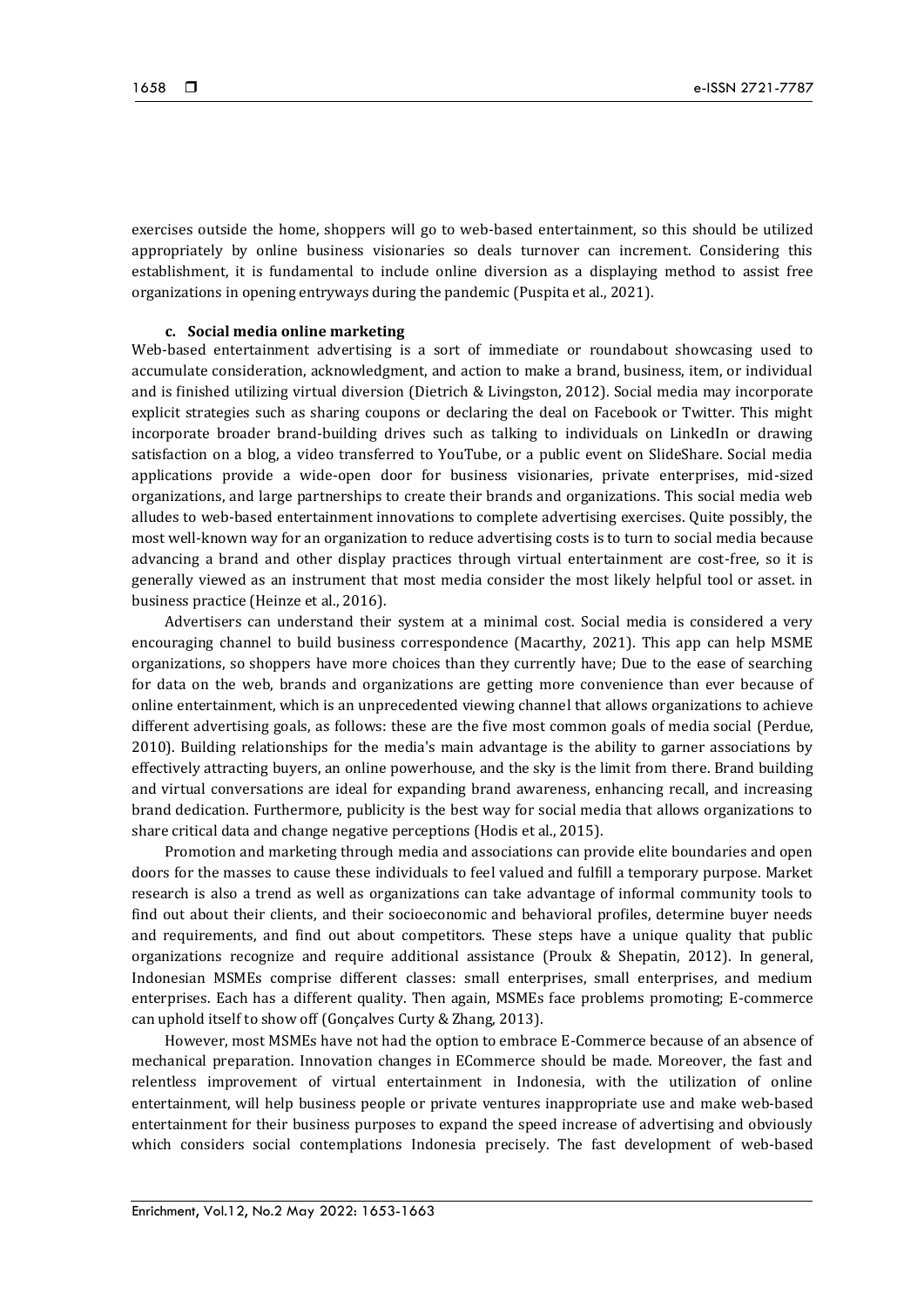entertainment may be utilized for independent ventures in Indonesia to develop their advertising procedures (Leung et al., 2012).

Furthermore, private companies can deploy items and promote data more successfully and productively (Jacobson et al., 2020). Independent companies face many obstacles, including the acceptance of innovation as a barrier to this meeting to leapfrog all opportunities that can help further the development of their business operations; Online entertainment promotion is seen as a very encouraging channel of business correspondence. However, with limited assets, misunderstandings and a lack of understanding of innovation will significantly affect private companies. Private companies can follow their situation and keep clients loyal through the possibility of utilizing virtual entertainment promotions. Online entertainment can be used to enhance self-employment practice. Because some organizations have low financial arrangements to compete more tightly for oversight, web-based entertainment capacities can be more successful for private businesses than large organizations (Tafesse & Wien, 2018).

Building permeability advertising standards and the drive to stay in touch are a true inspiration for private businesses to take advantage of virtual entertainment. Business takes much time, especially for independent companies, to accept this open door, blend in, and gain a broader scope of association and permeability in effectively maintaining a business. Private companies take advantage of web-based entertainment. The most significant is the permeability of web-based entertainment, which can arrive at close clients and build dynamic organizations (Liu et al., 2021). Web-based marketing can work with correspondence between private businesses (MSMEs) and clients and can also be an essential tool in recognizing and expanding brand awareness; independent companies can take advantage of webbased entertainment to become an important channel that allows independent companies to promote goods/brands. Them without the need for an enormous spending plan. Web-based entertainment is an attractive climate that can empower independent companies to increase expected clients and gather closer associations with businesses and private clients (V. Kumar et al., 2013).

Presence through virtual entertainment can significantly create connections and expand deals and client numbers. For MSMEs who wish to engage virtual entertainment as a showpiece, they should invest energy in creating rich advertising content on their online entertainment records to attract the consideration of their clients. In addition, they should also be more sincere when talking to their objective clients and decide to deliver in a more accommodating style and respond quickly to each of their clients. As the use of virtual entertainment platforms evolves and their ability to spread fraud grows, the capacity of independent businesses to assess secure data is becoming increasingly significant (Olof Lagrosen & Grundén, 2014).

### **d. AIDA model in small business marketing**

The primary reason for advertising is to attract or make someone buy labor and products, an exemplary model for achieving promotional objectives, especially AIDA, which stands for consideration, interest, want, and activity (Hassan et al., 2015). This is the stage for Discussing the AIDA idea and its relationship to the progress mix, the parts of this progress mix having a changing degree of impact at each phase of the AIDA model. This model shows that buyers respond to advertising messages in mental (thinking), emotional (feeling), and conative (doing) ways. AIDA's idea does not understand that all phases of progress mean buying options. This model shows how the adequacy of progress can be estimated to the extent that customer progress starts with one phase and then on to the next. However, the demand for stages in the model and whether the customer passes are discussed extensively (Ullal & Hawaldar, 2018).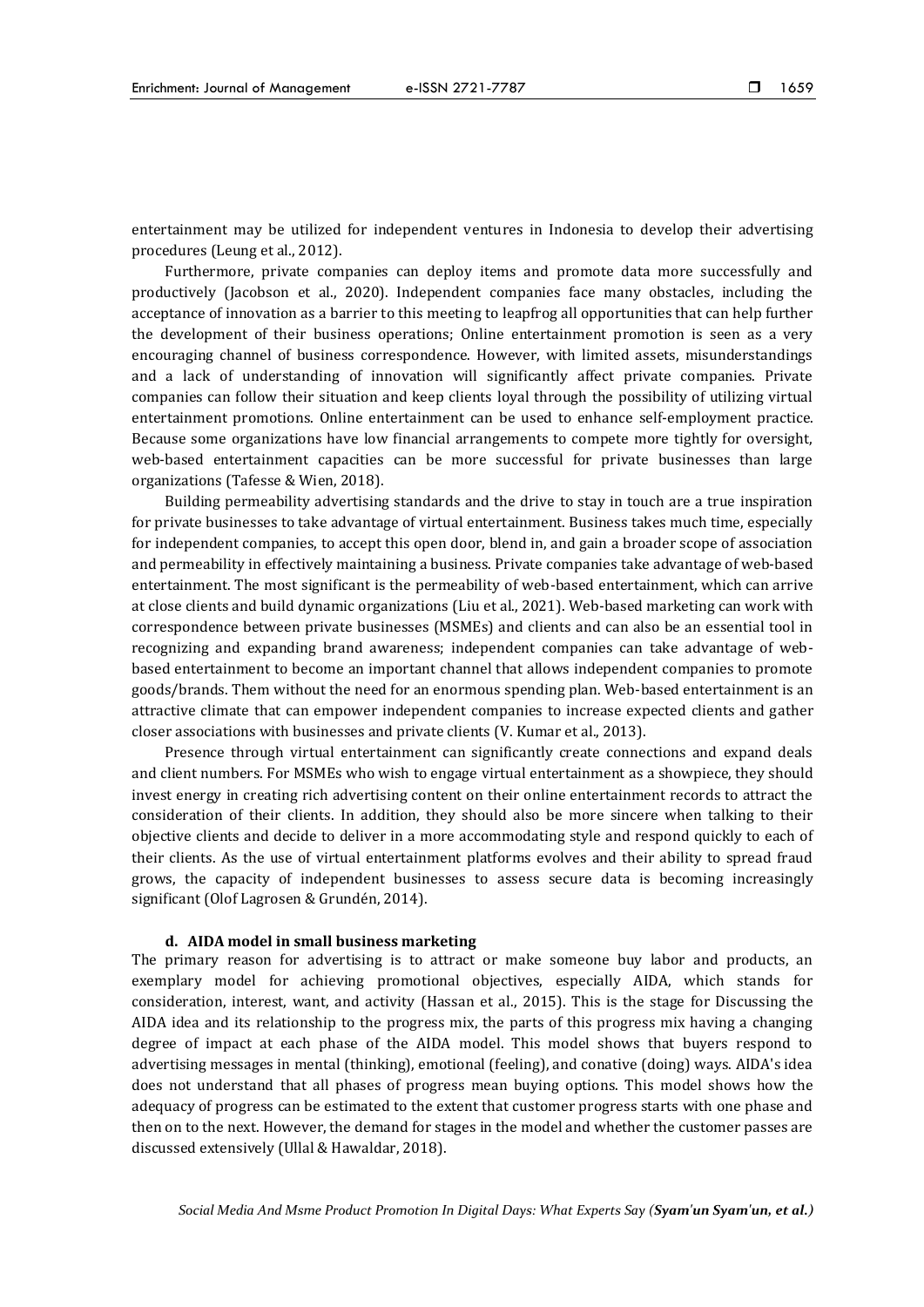No matter the stage grouping or buyer's progress through each stage, AIDA ideas help advertisers recommend unique methodologies to take advantage of a limited time mix. In improving performance procedures, AIDA's ideal model can be applied in several areas of promotion and can also be applied to performance systems in web-based entertainment. The AIDA model is an expected recipe in publications and advertisements to attract and influence a client's likelihood to purchase an item/or administration. AIDA is a display correspondence process used by advertisers to make their clients want to buy or make the right move, starting with sending a correspondence message (usually through a promotion). Moreover, ending with getting the perfect item or activity (Petit et al., 2011).

The AIDA idea model is used in almost all business advertising; Elias St. Elmo Lewis devised an essential standard of this model in the latter part of the 1800s. The AIDA model represents considerations, interests, desires, and activities (Mumtaz, 2019). Attention and consideration must be drawn before they pursue a purchase option. These options can be organized by diversity, typography, sound, image, or publication star (superstar); text can also be used, and proper trademarks apply to drawings with possible clients. Interest in building familiarity with the brand that drives the deal; When consideration may have been interested in the item/administration, the client's profit will be aroused. The desire to provide certainty to prospective clients about the goods or administration advertised was essential in business. Action and some potential objective market clients may have been persuaded to buy the product or administration but have not made an actual purchase. To inspire them to move, advertisers can provide extra upgrades, for example, a unique proposition that will slightly entice the client to buy the item (Idris & Rahman, 2017).

A series of studies of published data sources show how virtual marketing with social media applications can work with correspondence between private companies such as MSMEs and consumers and can also be a powerful tool in gaining business progress (Taneja & Toombs, 2014). The importance of developing electronically well-planned data-based marketing techniques so that MSMEs often miss the proper promotion or strategy. Independent businesses can take advantage of social media-based online marketing to become an important channel that allows small and medium-sized businesses to promote their goods/brands without a big financial plan (Yang & Kankanhalli, 2014). Online promotion exists as a unique climate that can empower independent businesses to increase desired consumers and offer closer relationships with private companies and clients; presence through web-based entertainment can play an essential role in creating connections and expanding deals and customers (Nakara et al., 2012).

The quality and standard structure showing executives who take the online entertainment advertising model may be utilized by small enterprises, which will be used as an optimal promotional reference for MSMEs in making advertising procedures for the AIDA model. They are used to show buyer behavior and make appropriate advertising activities. In order to fulfill the wishes of shoppers, this model can be applied in several areas of promotion (Heinze et al., 2016). The AIDA model is a planned equation in the promotion and advertising to attract and influence potential clients to buy goods/or administration; AIDA is a display correspondence process used by advertisers to make their clients want to make a purchase or make the right move, starting with sending a correspondence message (generally through publications) Moreover, ending with obtaining the perfect item or activity (Dahnil et al., 2014).

Nonetheless, while taking into account the influence of informal communities or virtual entertainment on contemporary shows, additional components should be added to make promotions through online entertainment, in particular Attention, Interest, Desire, Action, and Tell, which recommends additional Tell that clients should be encouraged to 'tell someone (possible clients) about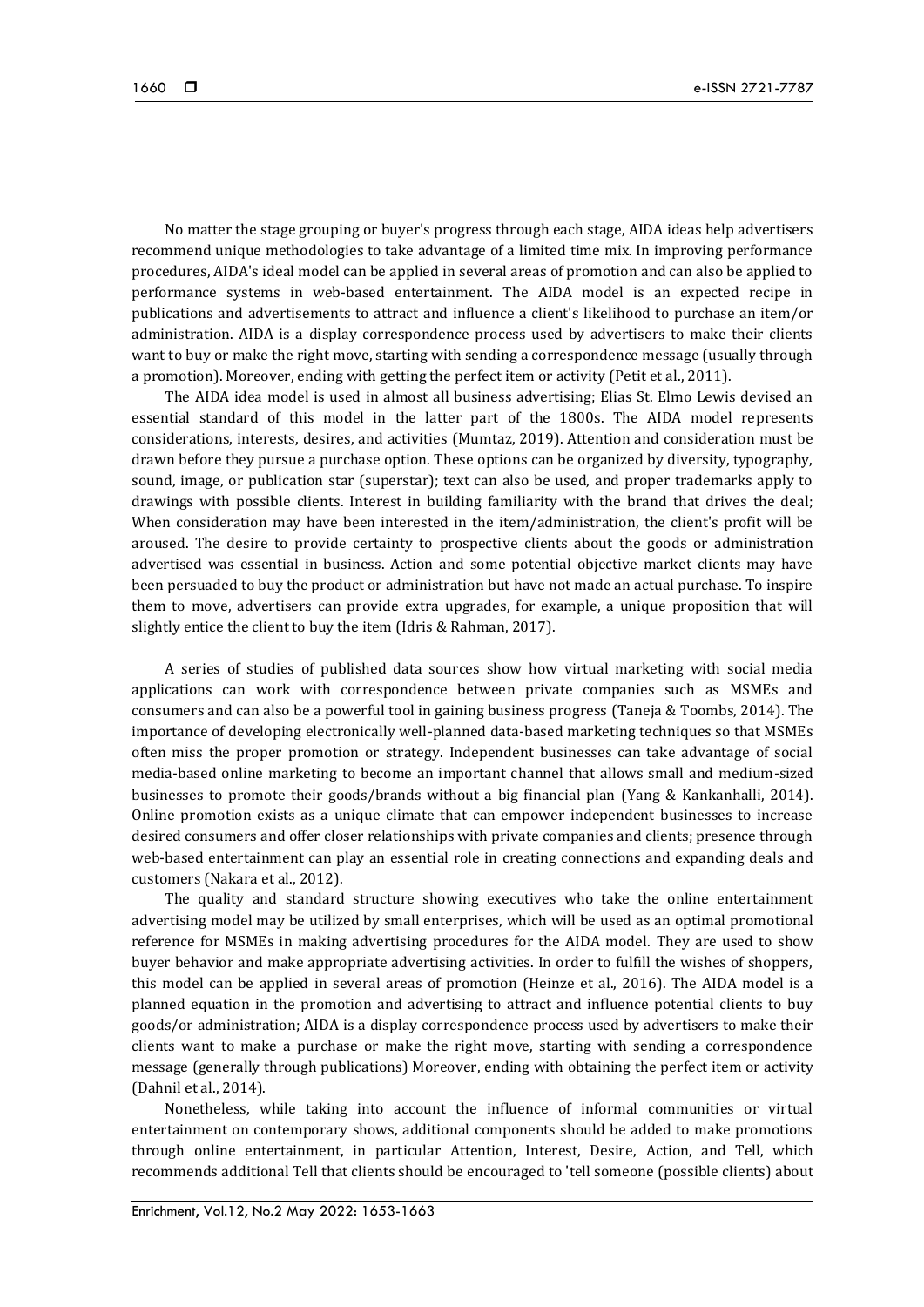the products or services that will be affected.' See AIDA Model. Independent companies can engage AIDA to make client connections in creating local areas around them, to create close and sustainable associations with their individuals; remember that without a proper message, buyers will not engage; It is essential to be aware of what refreshes and attracts their profits, private businesses can use the AIDA model at every phase of the correspondence cycle, capturing client (possibly client) considerations, desires and persuade them to move and offer stories with people. Others more effectively attract the attention of other potential buyers (Razak & Latip, 2016).

The intricacies of the AIDA model methodology for utilizing online entertainment shows in private companies are summarized. Private companies can implement the proposed web-based entertainment show system to ensure that independent companies promoting online entertainment can be scaled up and successful (Matikiti et al., 2018).

#### **4. Conclusion**

Finally, a summary of the results can be presented. There are several database publications to answer the problems of social media applications to improve MSME marketing in the digital era. We believe this study has answered the question because it is supported by evidence from the most current marketing field studies, which is data-based marketing on social media. The following are essential points that we can convey from the study, among others, that social media is the most reliable business promotion event today. This is because entrepreneurs who run businesses and consumers are primarily after being on social media. Furthermore, we also see that we Umi mini is still running conventionally even though they are tiny people's businesses, but because consumers who need them are also on social media, MSMEs must also have a reason by using data on social media with innovative ways to profit.

Likewise, web-based marketing is a marketing system in great demand by many individuals because marketing and the nature of social media are easily found in various channels in today's virtual world. Furthermore, we also talked about data-based marketing, known as AIDA, namely product strategy by conveying thought-provoking messages and effort to influence consumers. Thus, we think the conclusions we have conveyed are related to studies on social media and MSME promotion in the digital era; based on scientific evidence and various experts, and we have presented them to answer the problem.

#### **5. References**

- Agnihotri, R., Kothandaraman, P., Kashyap, R., & Singh, R. (2012). Bringing "Social" Into Sales: The Impact of Salespeople'S Social Media Use on Service Behaviors and Value Creation. *Journal of Personal Selling & Sales Management*, *32*(3), 333–348. https://doi.org/10.2753/PSS0885-3134320304
- Ashley, C., & Tuten, T. (2015). Creative Strategies in Social Media Marketing: An Exploratory Study of Branded Social Content and Consumer Engagement. *Psychology & Marketing*, *32*(1), 15–27. https://doi.org/10.1002/mar.20761
- Bevan, E. A. M., & Yung, P. (2015). Implementation of corporate social responsibility in Australian construction SMEs. *Engineering, Construction and Architectural Management*, *22*(3), 295–311. https://doi.org/10.1108/ECAM-05-2014-0071
- Charlesworth, A. (2014). *An Introduction to Social Media Marketing*. Routledge. https://doi.org/10.4324/9780203727836
- Dahnil, M. I., Marzuki, K. M., Langgat, J., & Fabeil, N. F. (2014). Factors Influencing SMEs Adoption of Social Media Marketing. *Procedia - Social and Behavioral Sciences*, *148*, 119–126. https://doi.org/10.1016/j.sbspro.2014.07.025
- Dietrich, G., & Livingston, G. (2012). *Marketing in the Round: How to Develop an Integrated Marketing Campaign in the Digital Era*. Que Publishing.

*Social Media And Msme Product Promotion In Digital Days: What Experts Say (Syam'un Syam'un, et al.)*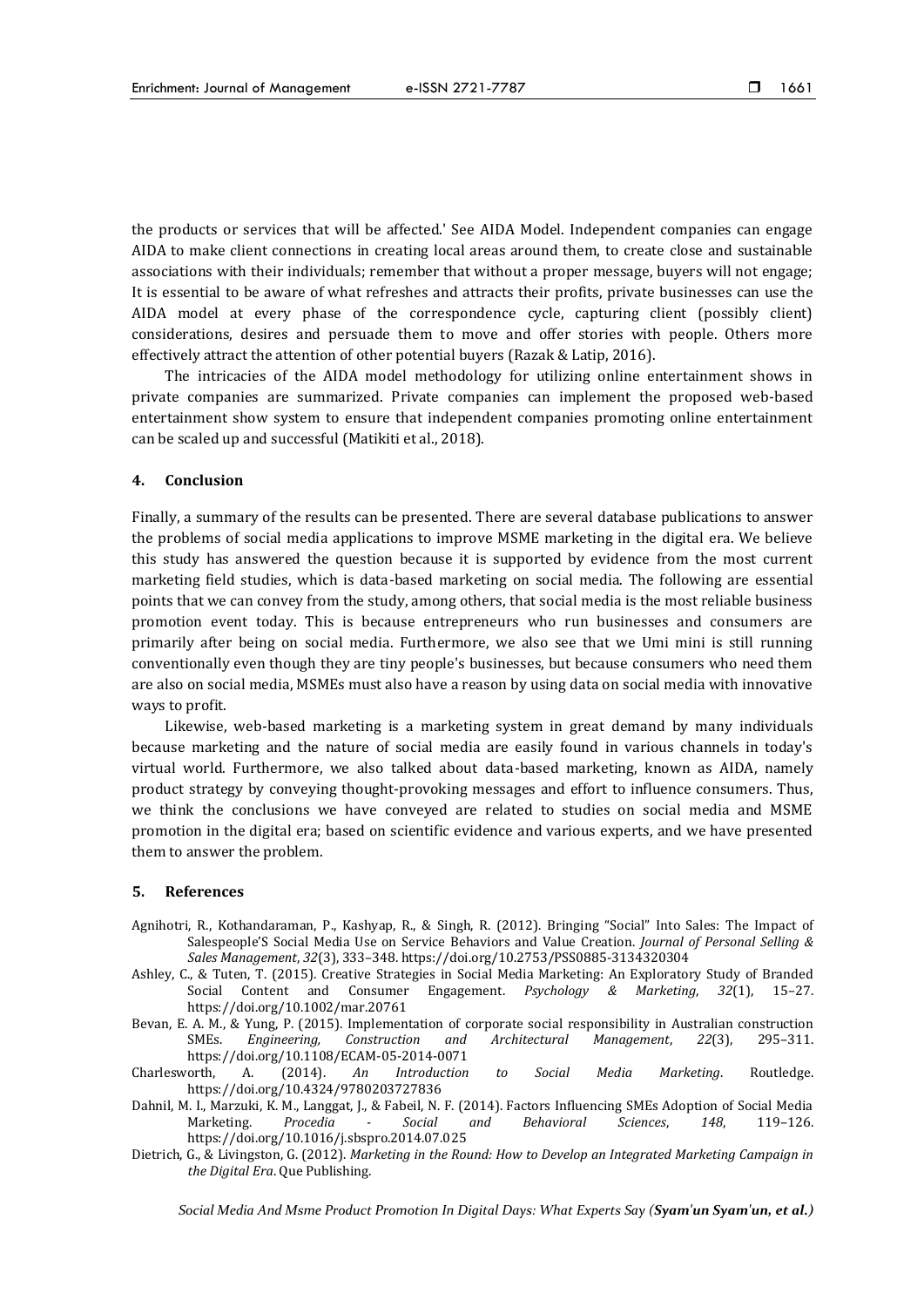- Estialbo, H. A. (2021). *A study of the importance of branding and digital marketing to South African msmes.* https://archive.cm.mahidol.ac.th/handle/123456789/3792
- Eze, S. C., Chinedu-Eze, V. C., & Awa, H. O. (2021). Key success factors (KSFs) underlying the adoption of social media marketing technology. *Sage Open*, *11*(2), 21582440211006696.
- Gonçalves Curty, R., & Zhang, P. (2013). Website features that gave rise to social commerce: A historical analysis. *Electronic Commerce Research and Applications*, *12*(4), 260–279. https://doi.org/10.1016/j.elerap.2013.04.001
- Hartanti, M., Nurviana, N., & Lukman, C. C. (2020). The Development of Tools for Designing the Local Characteristic Food Packaging Based on Digital Applications as an Attempt to Accelerate Education. *Proceedings of the 3rd International Conference on Learning Innovation and Quality Education*.
- Hassan, S., Nadzim, S. Z. A., & Shiratuddin, N. (2015). Strategic Use of Social Media for Small Business Based on the AIDA Model. *Procedia - Social and Behavioral Sciences*, *172*, 262–269. https://doi.org/10.1016/j.sbspro.2015.01.363
- He, W., Zha, S., & Li, L. (2013). Social media competitive analysis and text mining: A case study in the pizza industry. *International Journal of Information Management*, *33*(3), 464–472. https://doi.org/10.1016/j.ijinfomgt.2013.01.001
- Heinze, A., Fletcher, G., Rashid, T., & Cruz, A. (Ed.). (2016). *Digital and Social Media Marketing: A Results-Driven Approach*. Routledge. https://doi.org/10.4324/9781315688763
- Hodis, M. A., Sriramachandramurthy, R., & Sashittal, H. C. (2015). Interact with me on my terms: A four segment Facebook engagement framework for marketers. *Journal of Marketing Management*, *31*(11–12), 1255– 1284. https://doi.org/10.1080/0267257X.2015.1012535
- Hudson, S., Huang, L., Roth, M. S., & Madden, T. J. (2016). The influence of social media interactions on consumer– brand relationships: A three-country study of brand perceptions and marketing behaviors. *International Journal of Research in Marketing*, *33*(1), 27–41. https://doi.org/10.1016/j.ijresmar.2015.06.004
- Ibrahim, B. (2022). Social Media Marketing Activities and Brand Loyalty: A Meta-Analysis Examination. *Journal of Promotion Management*, *28*(1), 60–90. https://doi.org/10.1080/10496491.2021.1955080
- Idris, J., & Rahman, S. S. A. (2017). Aida Model, Social Media Marketing and Decision to Patronize of Muslim Friendly Hotel: Model Aida, Pemasaran di Media Sosial dan Keputusan untuk Menginap di Hotel Mesra Muslim. *Journal of Management and Muamalah*, *7*(2), 3–15.
- Itani, O. S., Agnihotri, R., & Dingus, R. (2017). Social media use in B2b sales and its impact on competitive intelligence collection and adaptive selling: Examining the role of learning orientation as an enabler. *Industrial Marketing Management*, *66*, 64–79. https://doi.org/10.1016/j.indmarman.2017.06.012
- Jacobson, J., Gruzd, A., & Hernández-García, Á. (2020). Social media marketing: Who is watching the watchers? *Journal of Retailing and Consumer Services*, *53*, 101774. https://doi.org/10.1016/j.jretconser.2019.03.001
- Kent, M. L. (2013). Using social media dialogically: Public relations role in reviving democracy. *Public Relations Review*, *39*(4), 337–345. https://doi.org/10.1016/j.pubrev.2013.07.024
- Kujur, F., & Singh, S. (2020). Visual Communication and Consumer-Brand Relationship on Social Networking Sites—Uses & Gratifications Theory Perspective. *Journal of Theoretical and Applied Electronic Commerce Research*, *15*(1), 30–47. https://doi.org/10.4067/S0718-18762020000100104
- Kumar, P., & Singh, G. (2020). Using social media and digital marketing tools and techniques for developing brand equity with connected consumers. Dalam *Handbook of research on innovations in technology and marketing for the connected consumer* (hlm. 336–355). IGI Global.
- Kumar, V., Bhaskaran, V., Mirchandani, R., & Shah, M. (2013). Practice Prize Winner—Creating a Measurable Social Media Marketing Strategy: Increasing the Value and ROI of Intangibles and Tangibles for Hokey Pokey. *Marketing Science*, *32*(2), 194–212. https://doi.org/10.1287/mksc.1120.0768
- Leung, X. Y., Wang, F., Wu, B., Bai, B., Stahura, K. A., & Xie, Z. (2012). A Social Network Analysis of Overseas Tourist Movement Patterns in Beijing: The Impact of the Olympic Games. *International Journal of Tourism Research*, *14*(5), 469–484. https://doi.org/10.1002/jtr.876
- Liu, X., Shin, H., & Burns, A. C. (2021). Examining the impact of luxury brand's social media marketing on customer engagement: Using big data analytics and natural language processing. *Journal of Business Research*, *125*, 815–826. https://doi.org/10.1016/j.jbusres.2019.04.042
- Macarthy, A. (2021). *500 Social Media Marketing Tips: Essential Advice, Hints and Strategy for Business: Facebook, Twitter, Pinterest, Google+, YouTube, Instagram, LinkedIn, and Mor*.
- Matikiti, R., Mpinganjira, M., & Roberts, -Lombard Mornay. (2018). Application of the technology acceptance model and the technology–organisation–environment model to examine social media marketing use in the South African tourism industry. *South African Journal of Information Management*, *20*(1), 1–12. https://doi.org/10.4102/sajim.v20i1.790